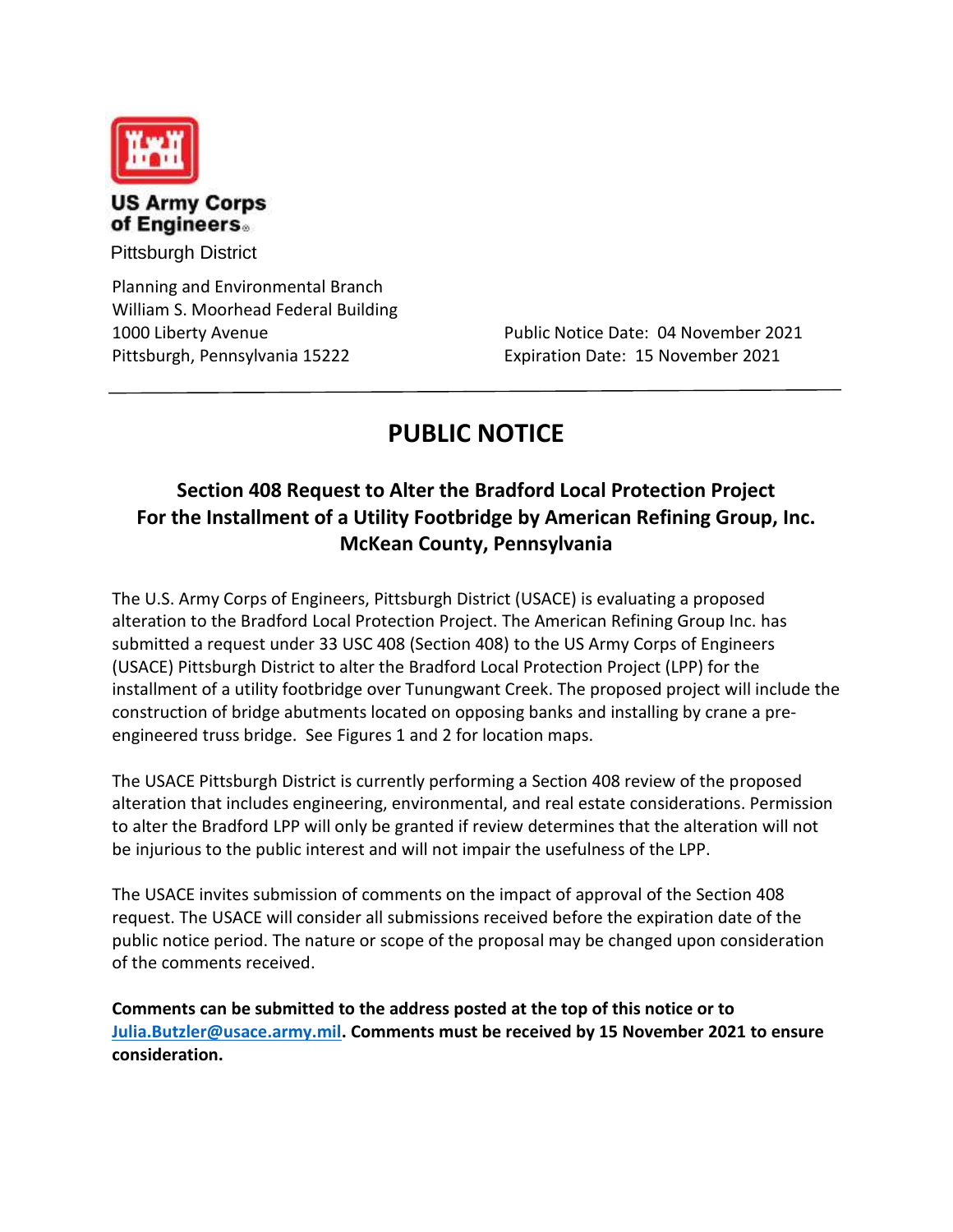**FIGURE 1**





C:Users)(users) are the state of the Distancement Distancement Market and Market Market Market Assemble 2013 National Companisment Distance Copyright® 2013 National Geographic Society, I-cubed. Created by glunka<br>Instagram